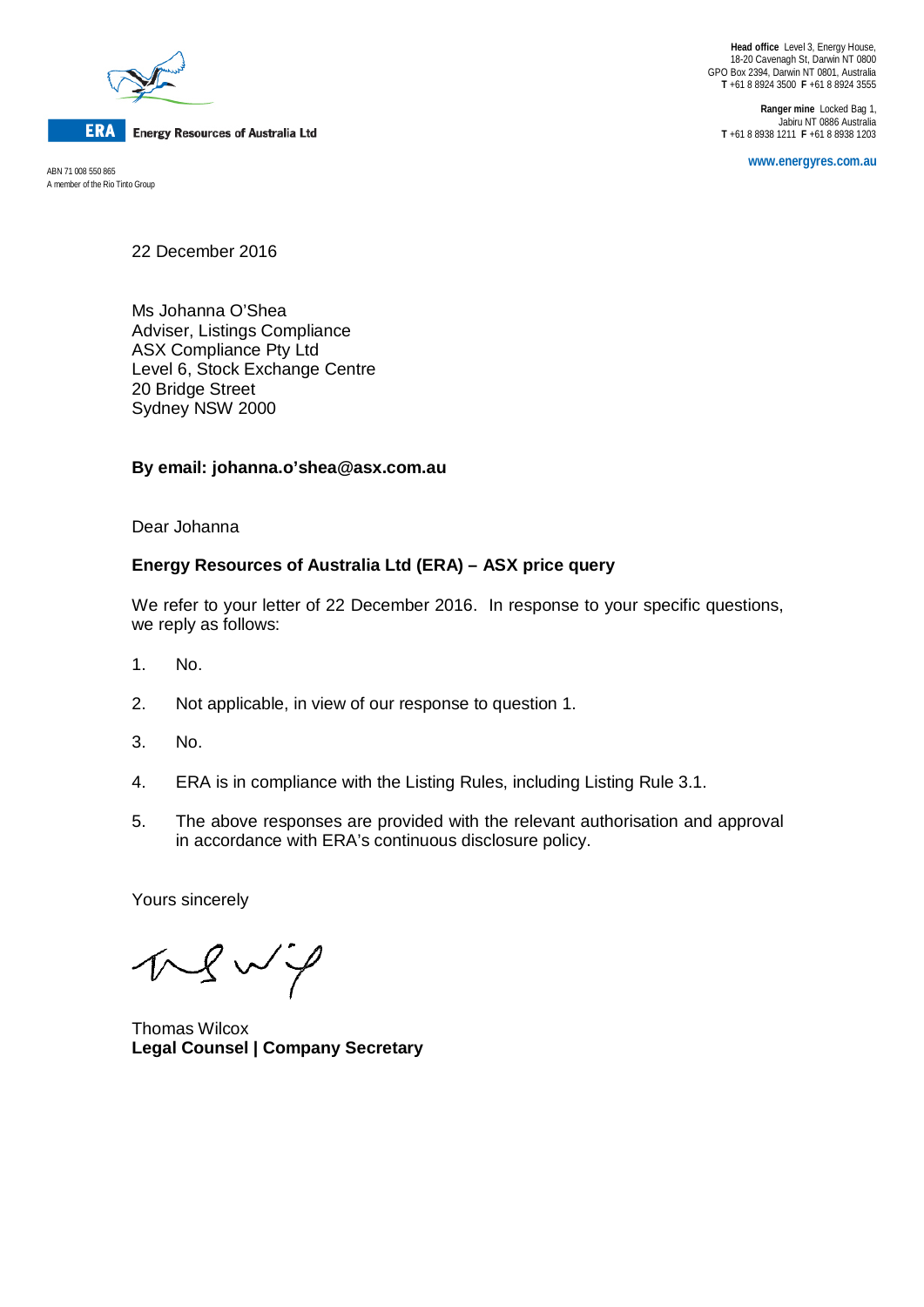

22 December 2016

Ms Andrea Sutton and Mr Thomas Wilcox Energy Resources of Australia Limited Level 3, Energy House 18-20 Cavenagh Street DARWIN NT 0800

By email: Andrea.Sutton@era.riotinto.com; Tom.Wilcox@era.riotinto.com;

Dear Ms Sutton and Mr Wilcox,

### **Energy Resources of Australia Limited (ERA): ASX price query**

We note the change in the price of ERA's securities from a low of \$0.41 at close of trading on Thursday 15 December 2016 to a high of \$0.505 today. We also note the significant increase in the volume of ERA's securities traded today.

In light of this, ASX asks ERA to respond separately to each of the following questions and requests for information:

1. Is ERA aware of any information concerning it that has not been announced to the market which, if known by some in the market, could explain the recent trading in its securities?

In responding to this question, please consider in particular whether ERA is aware of any information that its earnings for the half year period ending on 30 June 2016:

- a) are likely to differ materially (downwards or upwards) from any earnings guidance it has given for the period; or
- b) if ERA has not given any earnings guidance for the period, are otherwise likely to come as a surprise to the market (by reference to analyst forecasts for the period or, if ERA is not covered by analysts, its earnings for the prior corresponding period)?
- 2. If the answer to question 1 is "yes":
	- a) Is ERA relying on Listing Rule 3.1A not to announce that information under Listing Rule 3.1?

Please note that the recent trading in ERA's securities would suggest to ASX that such information may have ceased to be confidential and therefore ERA may no longer be able to rely on Listing Rule 3.1A. Accordingly, if the answer to this question is "yes", you need to contact us immediately to discuss the situation.

b) Can an announcement be made immediately?

Please note, if the answer to this question is "no", you need to contact us immediately to discuss requesting a trading halt (see below).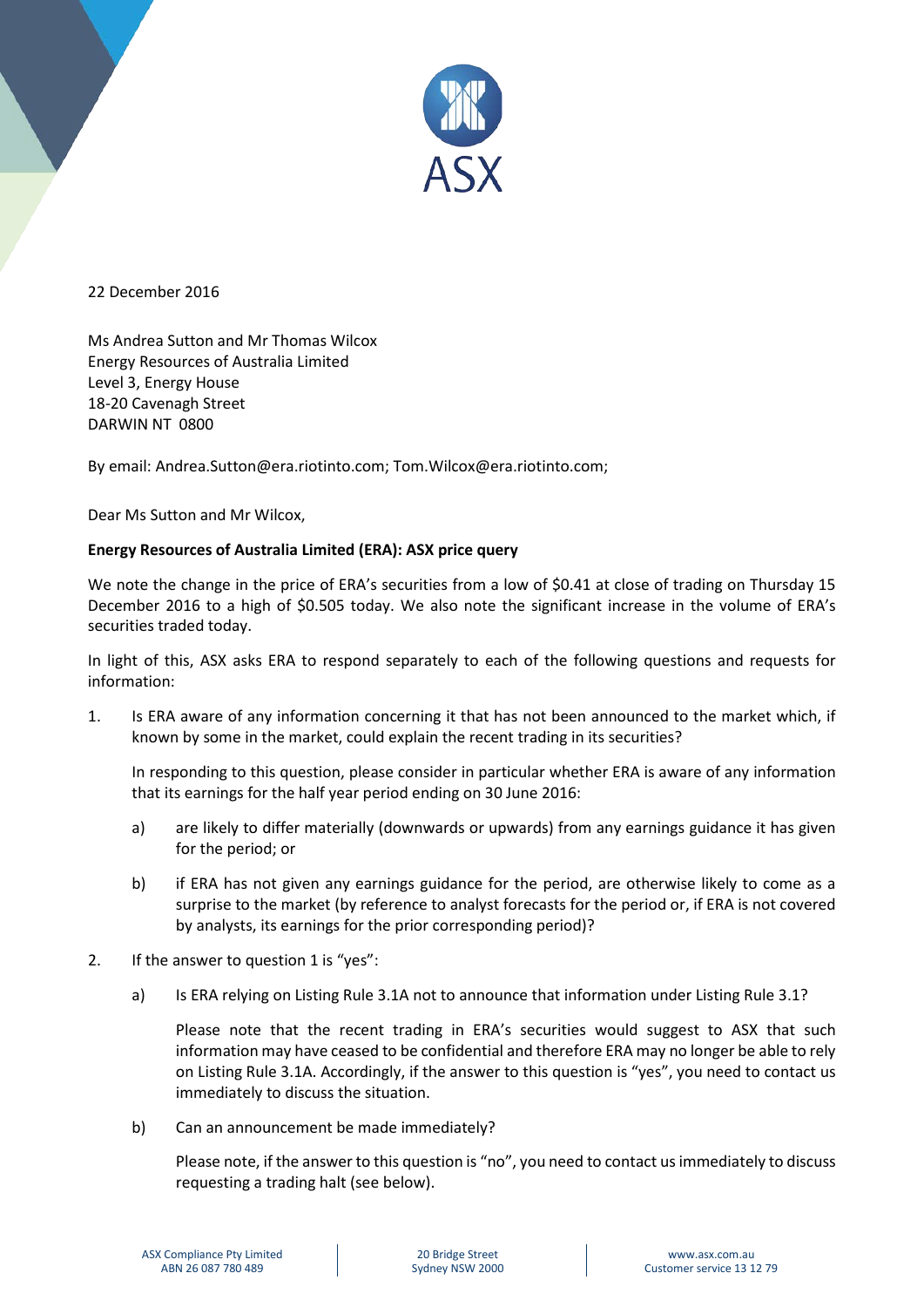

- c) If an announcement cannot be made immediately, why not and when is it expected that an announcemant will be made?
- 3. If the answer to question 1 is "no", is there any other explanation that ERA may have for the recent trading in its securities?
- 4. Please confirm that ERA is in compliance with the Listing Rules and, in particular, Listing Rule 3.1.
- 5. Please confirm that ERA's responses to the questions above have been authorised and approved in accordance with its published continuous disclosure policy or otherwise by its board or an officer of ERA with delegated authority from the board to respond to ASX on disclosure matters.

### **When and where to send your response**

This request is made under, and in accordance with, Listing Rule 18.7. Your response is required as soon as reasonably possible and, in any event, by not later 3:00 pm AEDT on Thursday 22 December 2016. If we do not have your response by then, ASX will have no choice but to consider suspending trading in ERA's securities under Listing Rule 17.3.

You should note that if the information requested by this letter is information required to be given to ASX under Listing Rule 3.1 and it does not fall within the exceptions mentioned in Listing Rule 3.1A, ERA's obligation is to disclose the information "immediately". This may require the information to be disclosed before the deadline set out in the previous paragraph.

ASX reserves the right to release a copy of this letter and your response on the ASX Market Announcements Platform under Listing Rule 18.7A. Accordingly, your response should be in a form suitable for release to the market.

Your response should be sent to me by e-mail at johanna.o'shea@asx.com.au. It should not be sent directly to the ASX Market Announcements Office. This is to allow me to review your response to confirm that it is in a form appropriate for release to the market, before it is published on the ASX Market Announcements Platform.

### **Listing Rules 3.1 and 3.1A**

Listing Rule 3.1 requires a listed entity to give ASX immediately any information concerning it that a reasonable person would expect to have a material effect on the price or value of the entity's securities. Exceptions to this requirement are set out in Listing Rule 3.1A.

In responding to this letter, you should have regard to ERA's obligations under Listing Rules 3.1 and 3.1A and also to Guidance Note 8 *Continuous Disclosure: Listing Rules 3.1 – 3.1B*.

It should be noted that ERA's obligation to disclose information under Listing Rule 3.1 is not confined to, nor is it necessarily satisfied by, answering the questions set out in this letter.

### **Trading halt**

If you are unable to respond to this letter by the time specified above, or if the answer to question 1 is "yes" and an announcement cannot be made immediately, you should discuss with us whether it is appropriate to request a trading halt in ERA's securities under Listing Rule 17.1.

If you wish a trading halt, you must tell us:

- the reasons for the trading halt;
- how long you want the trading halt to last;